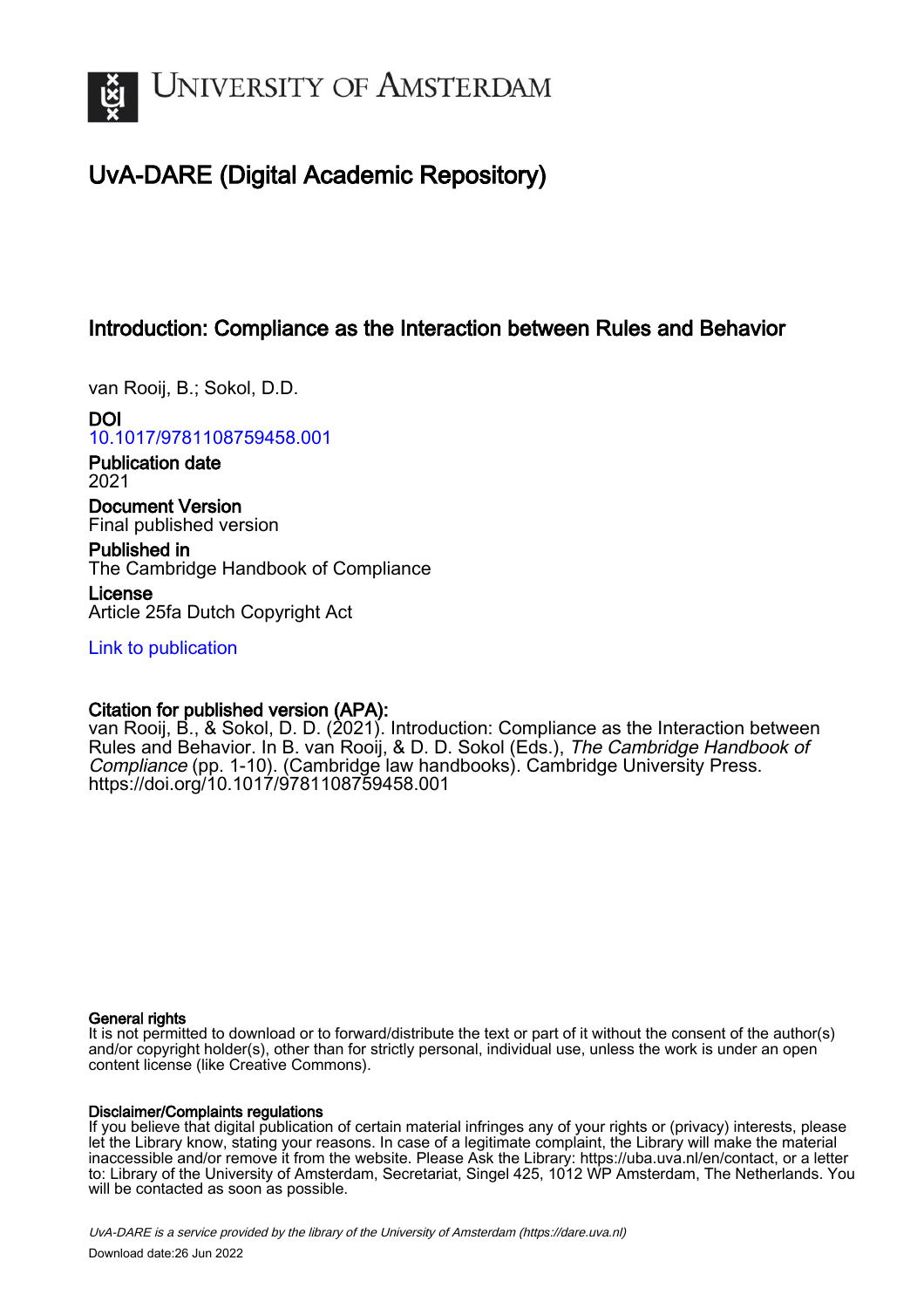### Introduction: Compliance as the Interaction between Rules and Behavior

#### Benjamin van Rooij and D. Daniel Sokol

Abstract: Compliance has become important in our contemporary markets, societies, and modes of governance across very different public and private domains, stimulating a rich body of empirical work and practical expertise. Yet, so far, we do not have a comprehensive understanding of what compliance is and what mechanisms and interventions play a role in shaping it, or how compliance shapes various fields. Thus far, the academic knowledge of compliance has remained siloed in different disciplinary domains, and along different regulatory and legal spheres and different mechanisms and interventions. This chapter, which is the introduction to The Cambridge Handbook of Compliance, offers a comprehensive view of what compliance is. It takes a broad approach in seeing compliance as the interaction between rules and behavior. It discusses what different mechanisms and interventions are at play in shaping such compliance. And it reflects on the different methods for studying compliance and their inherent limitations.

The 2020 Coronavirus pandemic presented one of contemporary humanity's largest behavioral challenges. In order to contain the spread of the virus, human behavior had to change fundamentally. And it had to do so rapidly and most likely for a prolonged period of time. At the core of this behavioral change operation were sets of rules about hygiene, consumer behavior, and social distancing and isolation. Some of these behavioral changes were adopted in private organizations, directed at employees, at members, or at customers. And some were governmental, directed at businesses, at public organizations, and at the general public. To contain the spread of the virus, these rules (and, in some cases, formal government mandates) could be effective only if individuals and organizations followed them. In other words, to fight the Coronavirus required a worldwide effort to boost compliance. This crisis thus presents a good example of how important compliance has become in our contemporary markets, societies, and modes of governance.

Prior to this crisis, compliance had already become a highly important issue across very different public and private domains, stimulating a rich body of empirical work and practical expertise. Often this work across fields was done in isolation from other fields. For example, there has been much attention paid to compliance in the corporate world. As countries have adopted legal incentives or duties for corporations to develop compliance and ethics management programs, like the US Federal Sentencing Guidelines of 1991, corporations have

This research was made possible through a generous grant from the European Research Council (ERC-2018-CoG - HomoJuridicus - 817680).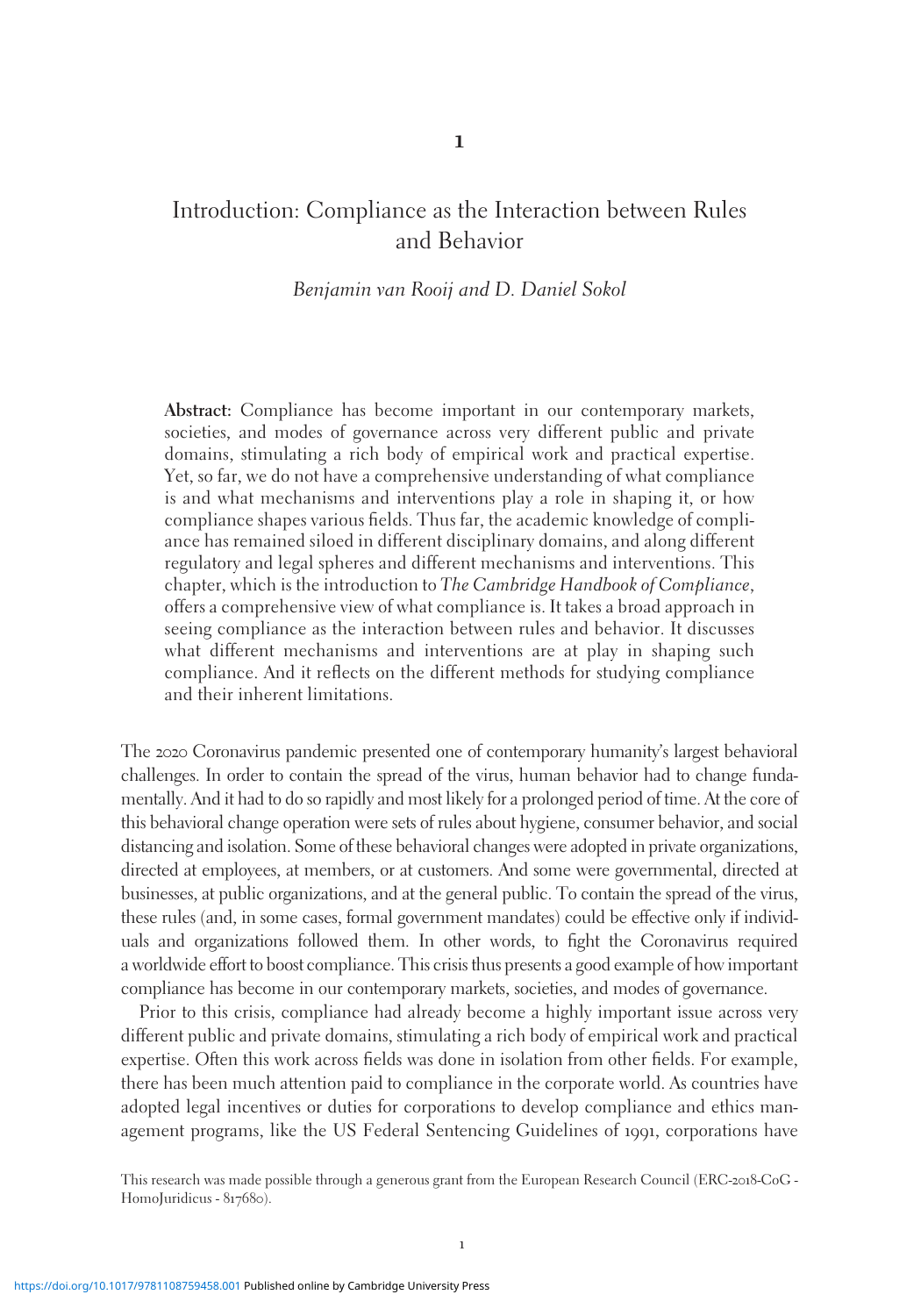instituted a range of compliance measures, including codes of conduct, dedicated compliance officers, training programs, and whistleblower protection rules both for core financial crime-type functions such as audit that fundamentally impact board governance (Chhaochharia and Grinstein 2007; Iliev 2010; Alexander et al. 2013) and across other more specialized areas (Coglianese and Lazer 2003; Parker and Gilad 2011; Parker and Nielsen 2009b; Van Rooij and Fine 2019).

Compliance has become an industry complete with its own professional organizations and is creating an ever-growing stream of jobs. While some of these jobs are purely legal and about setting up systems of rules and codes of conduct, corporations have also turned to auditors, management consultants, behavioral economists, psychologists, and organizational scientists to understand how they can effectuate these rules in practice.

There has also been much attention paid to compliance in the public sector. Governmental regulators, including environmental, tax, antitrust, data protection, and occupational health and safety, have increasingly moved from a pure law enforcement to a compliance perspective, where they try to understand how they can best stimulate regulated actors to change their conduct as required (Gray and Silbey 2012, 2014; Kagan and Scholz 1984). Regulators have developed specialized compliance units that focus on behavioral change, and some even have behavioral specialists with backgrounds in psychology, behavioral economics, or other social sciences. In the criminal justice sphere, compliance has always been vital, although the term is less used.

Criminal justice has always conceptualized how best to reduce criminal behavior and thus is always about how the law can shape human and organizational conduct. Here, police and prison and parole authorities, and to some extent also prosecutors, have teamed up with criminologists, psychologists, sociologists, and other social scientists to understand what enforcement strategy and what other interventions may work best to reduce crime.

Another good example is compliance in the medical world, where much attention has gone out to whether patients comply with doctors' orders (Memon et al. 2017; Jin et al. 2008; Reardon et al. 2011; Costa et al. 2015) and whether medical workers comply with hygiene norms (Erasmus et al. 2010; Labrague et al. 2018; Gammon et al. 2008). Compliance in health has also focused on how government and the private sector can nudge individuals to be healthier through various compliance schemes (Bachireddy et al. 2019).

All of this shows that compliance is everywhere. Yet, so far, we do not have a comprehensive understanding of what compliance is and what mechanisms and interventions play a role in shaping it, or how compliance shapes various fields. So far, the academic knowledge of compliance has remained siloed in different disciplinary domains, and along different regulatory and legal spheres and different mechanisms and interventions. The aim of this Handbook is to bridge these silos and show a comprehensive view of what compliance is, how we can best study it and what different mechanisms and interventions are at play in shaping it.

This Handbook takes a very broad view of compliance. It sees compliance as the interaction between rules and behavior. We can portray it in a simple formula, with R for rules and B for behavior:

$$
R \leftarrow \rightarrow B
$$

By taking this broad approach, the Handbook spans the different disciplinary perspectives. First, it takes a broad approach to rules (the R in the formula). These can include legal rules in formal legislation. Here we can think of the criminal law rules that are binding formal law, violations of which constitute misdemeanors or felonies punishable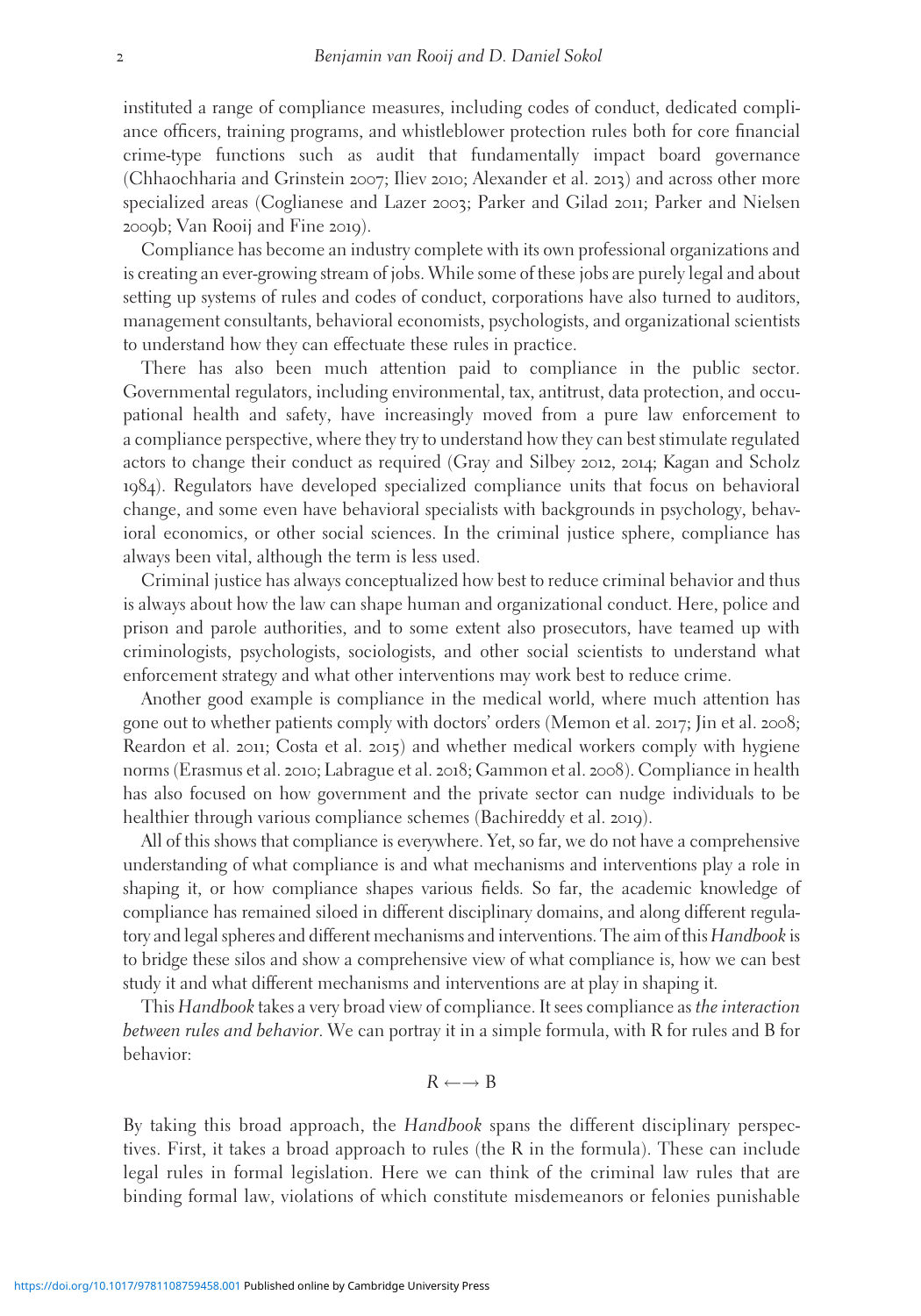#### 1 Introduction 3

with governmentally backed sanctions. In another category of formal rules are the administrative law regulatory rules that guide individual and organizational behavior through administrative sanctions. And there are private law rules, too, most notably those flowing out of tort liability and contracts; these also guide human conduct but their enforcement goes through private law enforcement mechanisms. Our broad approach to rules may also include rules that are directly related not to the formal legal system but to private ordering. Here we can think of internal organizational rules that bind organizational members. Or we can think of informal rules as they exist, for instance, between doctors and patients (where patients are asked to follow doctors' orders), in sports (the rules of the game), and within communities.

Second, the Handbook's broad approach also spans different forms of behavior (the B in the formula). It includes both individual and organizational conduct, and sees that most behavior is a combination of both. As such, it does not see organizational behavior as solely that of the organization but also as the sum of the interactions among the individuals in the organization. And individual conduct is always embedded in the broader social, organizational, and cultural settings in which individuals exist, where there is always an influence of social norms (Cialdini 2007; Cialdini and Goldstein 2004; Elster 1989; Goldstein et al. 2008; Schultz et al. 2007) and social learning processes (Akers 2017; Akers et al. 1979). The Handbook covers both clearly deviant and unacceptable behavior, often framed in society as done by "criminals" or "bad people," and behavior that, while in violation of the rules, may be quite common and done by "good people." Here, by combining the criminological approaches that focus on deviancy and the other social science approaches, including, for instance, social psychology (Ariely 2012), behavioral economics (Jolls et al. 1998; Thaler 2015), and behavioral ethics (Feldman 2018; Bazerman and Tenbrunsel 2012), the Handbook shows that there are remarkable communalities among these studies and that the distinction between good and bad people breaking rules may not be as stark as some hold (Feldman et al. 2019). Finally, the Handbook covers a range of behaviors, including street crime, fraud, bribery, cybercrime, intellectual property rights infringement, traffic violations, medical errors, doping in sports, human rights violations, unsafe food production, and occupational health and safety violations.

A core aspect in the Handbook's approach to compliance is the interaction processes between rules and behavior. The two arrows  $(\leftarrow \rightarrow)$  in the formula show that we take a bidirectional approach to such interaction processes. On the one hand, we look at how rules come to shape behavior. For many this is how compliance is traditionally understood: how people respond to rules and come to adapt their behavior to the rules. But the *Handbook* also follows a growing body of research in sociology and anthropology that looks in the opposite direction, namely, at how people's responses to rules shape the meaning and functioning of such rules (Edelman et al. 1991; Edelman and Talesh 2011; Talesh 2009; Talesh and Pélisse 2019; Lange 1999; Falk Moore 1973). The Handbook thus combines the instrumental view of law, where law is seen in terms of its function in achieving a certain behavioral goal, with a constructive view of law, where society constructs what law means and the functioning of law (Griffiths 2003). Here, our approach is similar to the way in which Anthony Giddens' sociological theory combines structure and agency in a reflexive manner through the idea of structurization (Giddens 1984, 1990).

The largest part of the book looks at how rules come to shape behavior. Here the focus of the field of compliance is markedly different from the traditional view in the field of law. In existing legal scholarship and education, the relationship between legal rules and human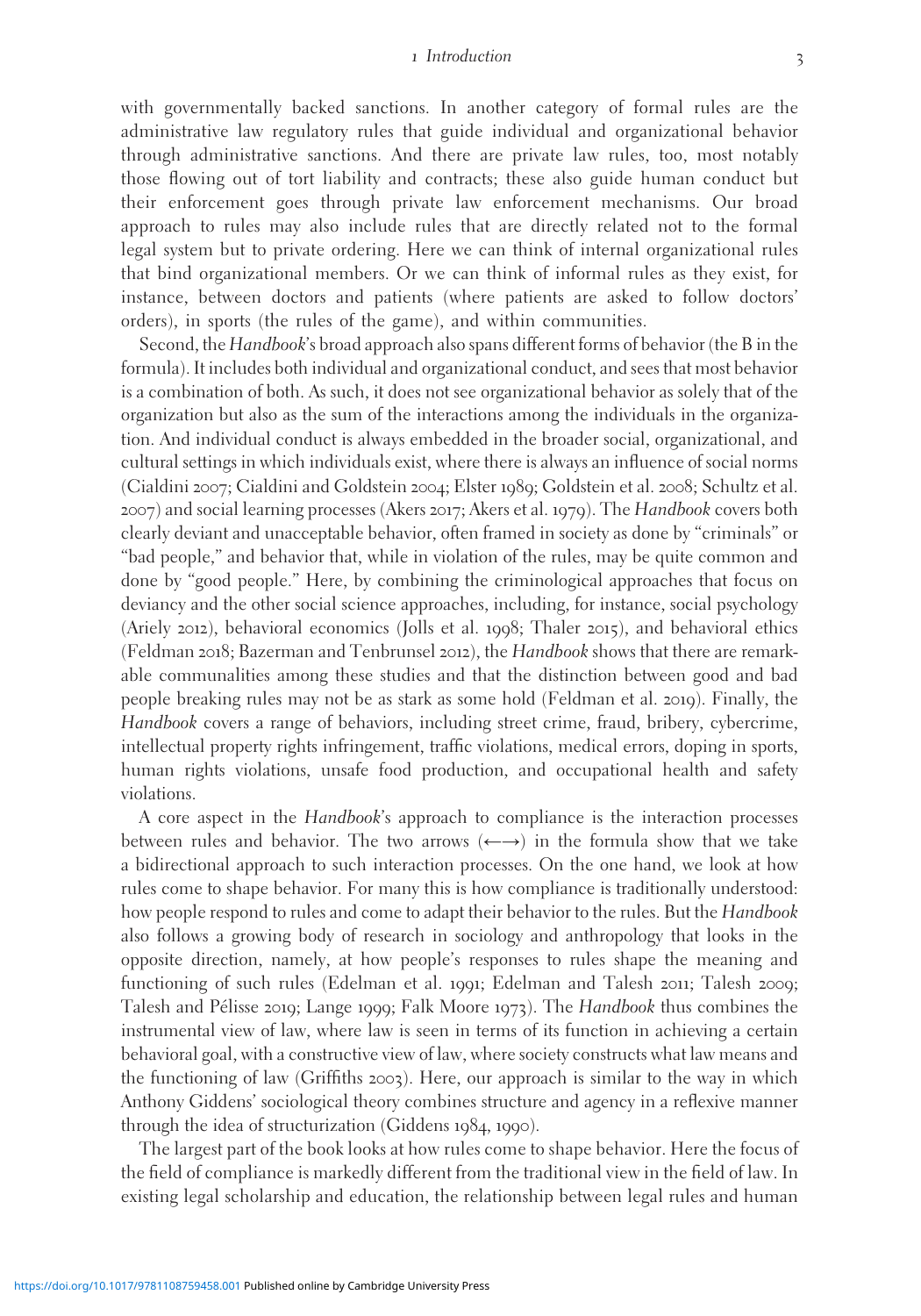behavior is often backward-looking, with discussions about what the appropriate law is for behavior that has happened in the past. This presents an *ex post* view of law and behavior, where law comes after behavior. In such a view, the behavior is given, and the core question is legal and normative (van Rooij in press). The view on compliance in this Handbook is mostly ex ante, where law seeks to shape future conduct (Darley et al. 2001). Such a view is focused on what mechanisms play a role in how law comes to shape behavior (behavioral mechanisms) and what interventions (behavioral interventions) can successfully activate such mechanisms. The *ex ante* view of law and behavior requires an empirical analysis as well as causal inference in order to gain knowledge about the functioning of such mechanisms and processes, before developing a normative view about which legal and other interventions are to be promoted. The nature of empiricism varies across fields, mostly notably between quantitative and qualitative approaches. However, even within quantitative approaches, the nature of how to structure research and the types of question that different fields ask vary.

The Handbook shares much of the available empirical knowledge we have about how rules shape behavior. As such, it forms the basis for an *ex ante* approach to law and a behavioral jurisprudence that corrects legal assumptions about behavior, just like the field of behavioral economics did for traditional neoclassical economic thought (van Rooij in press). The Handbook looks at different mechanisms and interventions at play in how rules shape behavior. As a general structure, the Handbook first looks at punishment, incentives (such as tort and positive incentives), legitimacy (including procedural justice and the general duty to obey the law), social norms, shame (neutralization of shame), capacity for compliance (including legal knowledge and self-control), opportunity for rule violation, cognitive processes, and finally organizational processes.

For each of these different parts of the Handbook, there are complex interactions between different behavioral mechanisms and different behavioral interventions. Consider, for instance, punishment. Punishment as a behavioral intervention, in different forms, can shape behavior in different ways through different behavioral mechanisms. And some of these are positive, in that punishment, if it works well, can reduce rule-breaking, and some are negative, in that punishment can result in more crime. See Table 1.1 for an overview.

On the positive side, punishment can deter people from breaking rules because they can come to fear punishment (Nagin 2013; Nagin et al. 2009; Nagin and Pepper 2012; Schell-Busey et al. 2016; Simpson et al. 2014). It can incapacitate: people cannot break rules when

| Positive                                                                                                                                               |                                     | Negative                                                                                                                                                                                                                                                                                           |
|--------------------------------------------------------------------------------------------------------------------------------------------------------|-------------------------------------|----------------------------------------------------------------------------------------------------------------------------------------------------------------------------------------------------------------------------------------------------------------------------------------------------|
| End impunity (set a norm)<br>Be a specific deterrence<br>Be a general deterrence<br>Reassure compliers<br>Incapacitate<br>Rehabilitate<br><b>Shame</b> | $\rightarrow$ Behavior $\leftarrow$ | Erode positive social norms<br>Strengthen negative social norms<br>Disperse illegal behavior<br>Cause criminogenic effects<br>Cause brutalizing effects<br>Make people evade detection<br>Enhance blame shifting<br>Undermine procedural justice<br>Stigmatize offenders<br>Enhance neutralization |

table 1.1 The potential behavioral effects of punishment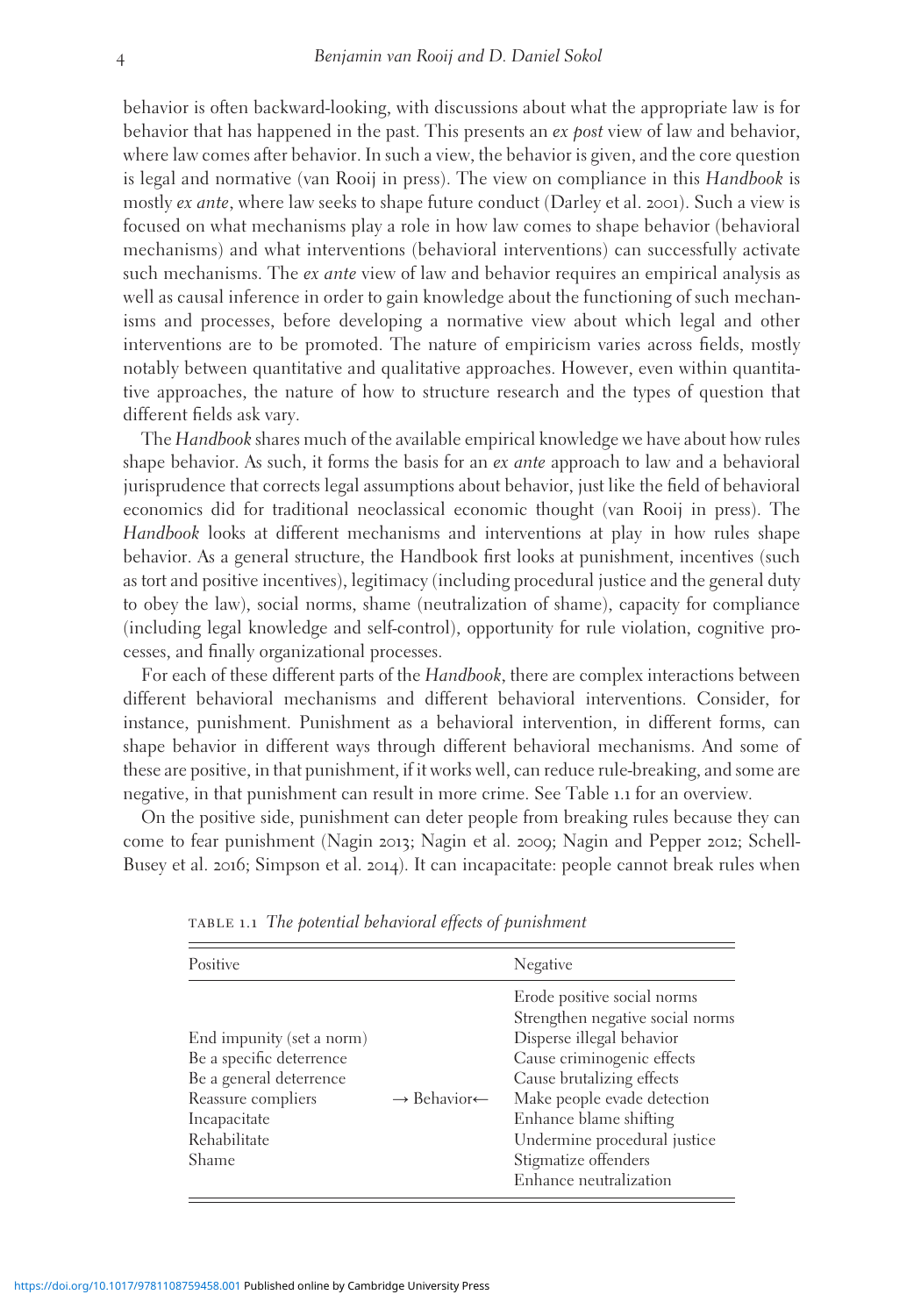#### 1 Introduction 5

they are locked away from society (Cohen 1983; Kessler and Levitt 1999; Miles and Ludwig 2007; Travis et al. 2014) or when professionals are debarred or when organizations lose licenses or are closed down. It can rehabilitate offenders by forcing them to go through treatment for underlying causes that made them commit offenses (Lipsey and Cullen 2007). Punishment can also shame people and activate social and personal pressures on people to motivate them to correct their conduct (Kahan and Posner 1999; Makkai and Braithwaite 1994; Van Erp 2011). And, of course, punishment can set a norm and end impunity as well as reassure those that are complying that they are not doing so without reason (Gunningham et al. 2005; Thornton et al. 2005).

On the negative side, depending on the type of punishment, the execution of such punishment, the type of behavior, the type of offender, and the existing social norms and social and economic conditions, there are ways that punishment can make behavior worse. Punishment can erode existing positive social norms (Gneezy and Rustichini 2000) and strengthen negative social norms (Cialdini 2007; Cialdini et al. 2006; Schultz et al. 2007). Imprisonment can have criminogenic (Cullen et al. 2011) and stigmatizing (Alexander 2012) effects, making ex-cons more likely to reoffend, in part because prison socializes them in how to commit crime and in part because the stigma of being an ex-con keeps them from the employment, housing, and educational opportunities they need to lead a law-abiding life. Punishment can also result in a cat-and-mouse game, where the higher the punishment, the more people are incentivized to try to evade getting caught (Plambeck and Taylor 2015). Strong and violent punishment, like capital punishment or lifelong imprisonment, may also have brutalization effects in pushing offenders toward more violent crime (Cochran and Chamlin 2000; Cochran et al. 1994; Shepherd 2005; Marvell and Moody 2001). And law enforcement can result in offenders seeking elaborate ways to avoid detection (Gray and Silbey 2014). Punishing one offender may also create opportunities for other offenders and thus displace and disperse offending; at worst, there can be a Hydra effect where eliminating one offender creates many others (e.g. Ryan 1998). In order not to face strong punishment, offenders can seek to shift blame to others and to neutralize their own shame and guilt (e.g. van Rooij and Fine 2018). And finally, punishment can backfire if it is done in a procedurally unfair manner that undermines people's sense of legitimacy and their willingness to obey rules out of a sense of obligation (Nagin and Telep 2017; Jackson et al. 2012; Tyler 2017; Walters and Bolger 2019).

All of this shows how just one particular intervention we use in law to shape behavior can trigger many different behavioral mechanisms and have both positive and negative effects, depending on the circumstances of the punishment, the offense, the offender, and the wider context. The contributions in the Handbook cover distinct interventions and mechanisms, or aspects of each, as that is mostly how the existing literature has developed. A full reading of the Handbook will show the necessary comprehensive picture of how these different aspects of how rules shape behavior interact.

To study compliance and the interaction between rules and behavior requires both legal and empirical analysis. The legal analysis studies what interpretations of rules exist and may also establish how such interpretations may leave room for discretion and interpretation in practice. The empirical analysis looks both at what the behavior is in response to the rules and at how, in practice, the rules come to be interpreted and applied, what different influences there are on such behavior, and how these influences come to interact and shape the behavior. The combination of the two styles gets us past the debate of "Does law matter?" to "How does law matter?".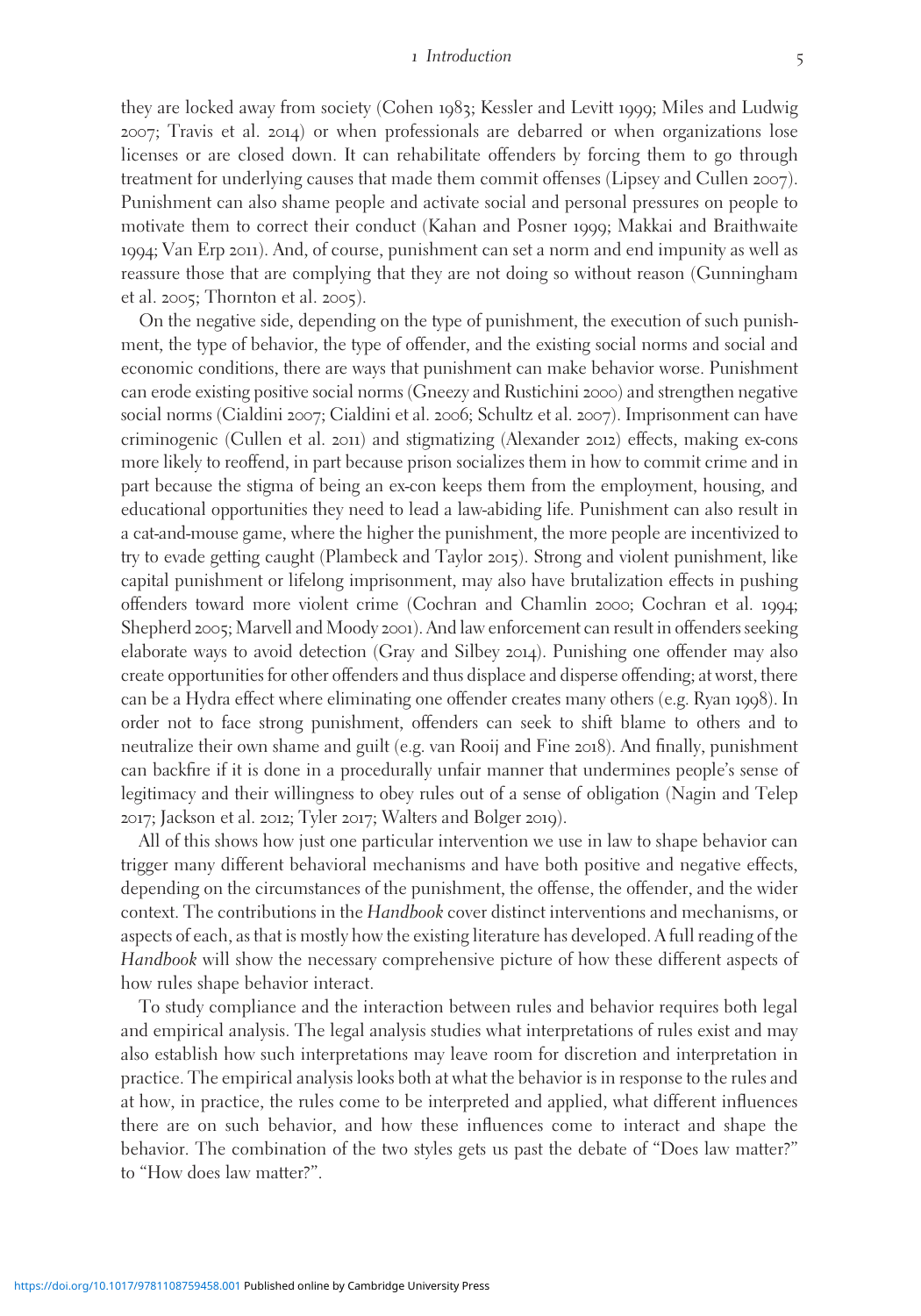The empirical methods used to study compliance present fundamental challenges for research. A first problem is practical and ethical. While, for some, compliance research involves behavior that is not clearly illegal or legal, much other compliance research is about finding out whether there was legal or illegal behavior. Studying illegal behavior through surveys is highly challenging as most people who break the law do not want to share this with researchers (Parker and Nielsen 2009a). At the same time, for most types of illegal behavior (with the exception, for instance, of homicides, which are normally reported to the authorities), reliance on enforcement data to establish patterns in rule-breaking is problematic as this makes it impossible to know whether enforcement detection has improved or whether illegal behavior has gone up. Part of this is due to shifts in enforcement where behavior that was once prosecuted may no longer be a priority. Doing experiments has the advantage that real rule-breaking can be directly observed, but the disadvantages are that laboratory experiments may have low external, or real-world, validity and that field experiments are possible only in certain areas of conduct but not in many others. Ethnography, finally, allows for direct observation of illegal behavior and complex processes in real life, but it has the disadvantage that it is hard to generalize to a larger set of cases or populations.

Another issue is what the research focuses on. Much scholarship assesses compliance with a limited set of rules, and at one or two or maybe three points of time (here, of course, exceptions are research data using automated monitoring or satellite monitoring, such as when measuring pollution emissions or contact movement for public health, governmental inspection data, or studies using publicly traded company data). Such research, whether through surveys, experiments, or governmental data, gets us a clear picture of behavior with regard to the selected rules at the given times. Yet, the reality of compliance is that individuals and especially organizations face a multitude of rules and do so often on a continual basis. What this means is that compliance research, where no continuous data or data across different sets of legal rules are available, may come to show a static picture of something that is inherently dynamic (Wu and van Rooij 2019). Put differently, the more complex the situation to be studied, the more difficult it is to create a set of testable hypotheses that capture its richness.

Yet another challenge in the study of compliance is how to establish a causal relationship among the rules, the behavior, and the different mechanisms and interventions that can shape individual and organizational responses to rules, and here methods that allow for more causal inference (experimental and natural experimental designs) may have trouble capturing the complexity of how a multitude of mechanisms are at play in reality, while those that capture such reality (ethnography and, to a lesser extent, enforcement data and nonexperimental surveys) allow for less causal inference.

In all of this, scholars also face ethical challenges if, through their study of people, they come to know of illegal behavior that, in most instances, they cannot protect as privileged information. This is especially so for studies that use direct observation of real behavior, such as field experiments and ethnography (Parker and Nielsen 2009a).

To study compliance means to embrace the inherent limits of empirical methods. The Handbook provides a state-of-the-art overview of the different approaches to capturing compliance and making causal inferences about the influences at play. The Handbook does not favor one method over another but, rather, sees that all methods have inherent advantages and disadvantages and that researchers must make choices about the generalizability, simplicity, and preciseness of data (Fine and Elsbach 2000).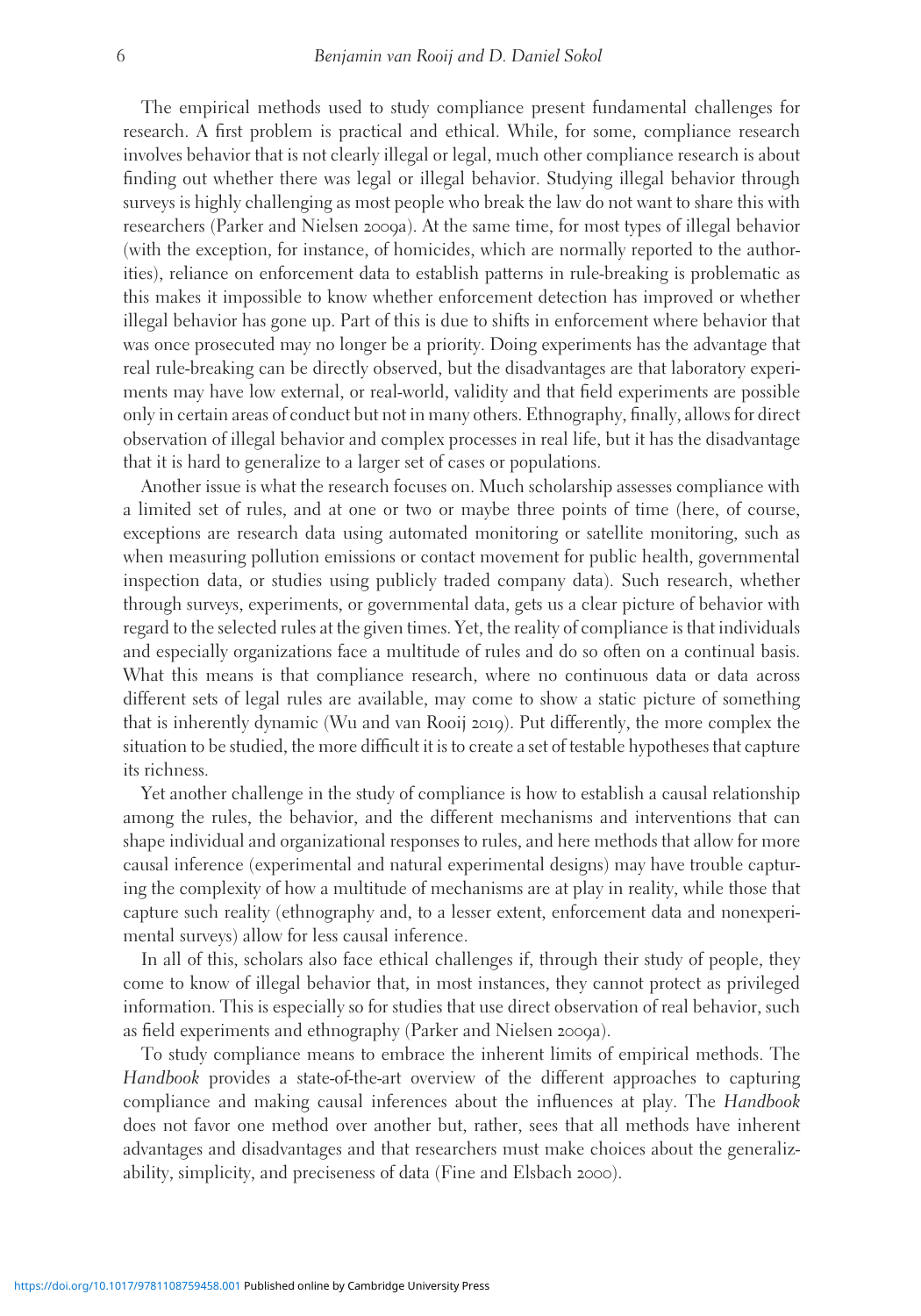#### 1 Introduction 7

The Cambridge Handbook on Compliance seeks to bring together knowledge about rules and behavior from across the legal and social science disciplines. In doing so, it also seeks to stimulate legal thinking and theory, to focus more on the question of how law comes to shape behavior, and thus more on the ex ante approach to law's influence on future conduct (Darley et al. 2001). Here, it is hoped that the massive body of knowledge contained in its chapters will help to clarify assumptions that exist in law about human and organizational conduct. These include, for instance, assumptions about whether people know the law, how people respond to punishment, how people respond to the law's other incentives such as tort, whether people make individual and amoral and rational decisions in response to legal rules, and whether organizations (both private and public) respond to the law just like individuals do. It is hoped that this body of knowledge will show which assumptions in law require correction and that compliance scholars stand at the forefront in capturing and changing flawed legal assumptions about behavior and in building a behavioral jurisprudence (van Rooij 2020).

The Handbook also hopes to reduce some disciplinary siloes by introducing work from certain approaches and fields to others. All too often, researchers across fields are unaware of related work (albeit with some different assumptions and research questions), which can prevent potential policy steps from being fully informed. Indeed, one hope for the Handbook is that its use is not merely academic but will influence policy across a number of legal and regulatory fields. Chapter authors do not merely discuss the extant literature. Rather, they take care to synthesize the literature and provide some overall thoughts on existing gaps of research as well as potential policy prescriptions where appropriate. As the use of data analytics and machine learning play a larger role in empirical research across fields over time, this may lead to new use of existing data sets or of new data sets being developed.

Ultimately, while each Handbook chapter can be read independently, the overall collection of work is itself a distinct product that can help challenge certain previously held beliefs of both researchers and policymakers. One basic divide is that those researchers who focus on government-related compliance often do not understand how some of the assumptions and research focuses of private organizational compliance and governance differ in certain respects. Nor do they always understand some of the similarities. If we have identified new research questions for researchers and policymakers and challenged some prior beliefs, we have done our jobs as editors.

#### **REFERENCES**

- Akers, R. L., M. D. Krohn, L. Lanza-Kaduce, and M. Radosevich. 1979. "Social Learning and Deviant Behavior: A Specific Test of a General Theory." American Sociological Review 44:635.
- Akers, Ronald. 2017. Social Learning and Social Structure: A General Theory of Crime and Deviance. Abingdon, UK and New York: Routledge.
- Alexander, Cindy R., Scott W. Bauguess, Gennaro Bernile, Yoon-Ho Alex Lee, and Jennifer Marietta-Westberg. 2013. "Economic Effects of SOX Section 404 Compliance: A Corporate Insider Perspective." Journal of Accounting and Economics 56(2):267–90.
- Alexander, Michelle. 2012. The New Jim Crow: Mass Incarceration in the Age of Colorblindness. New York: New Press.
- Ariely, Dan. 2012. The (Honest) Truth about Dishonesty: How We Lie to Everyone–Especially Ourselves. New York: HarperCollins UK.

Bazerman, Max H., and Ann E. Tenbrunsel. 2012. Blind Spots: Why We Fail to Do What's Right and What to Do about It. Princeton, NJ: Princeton University Press.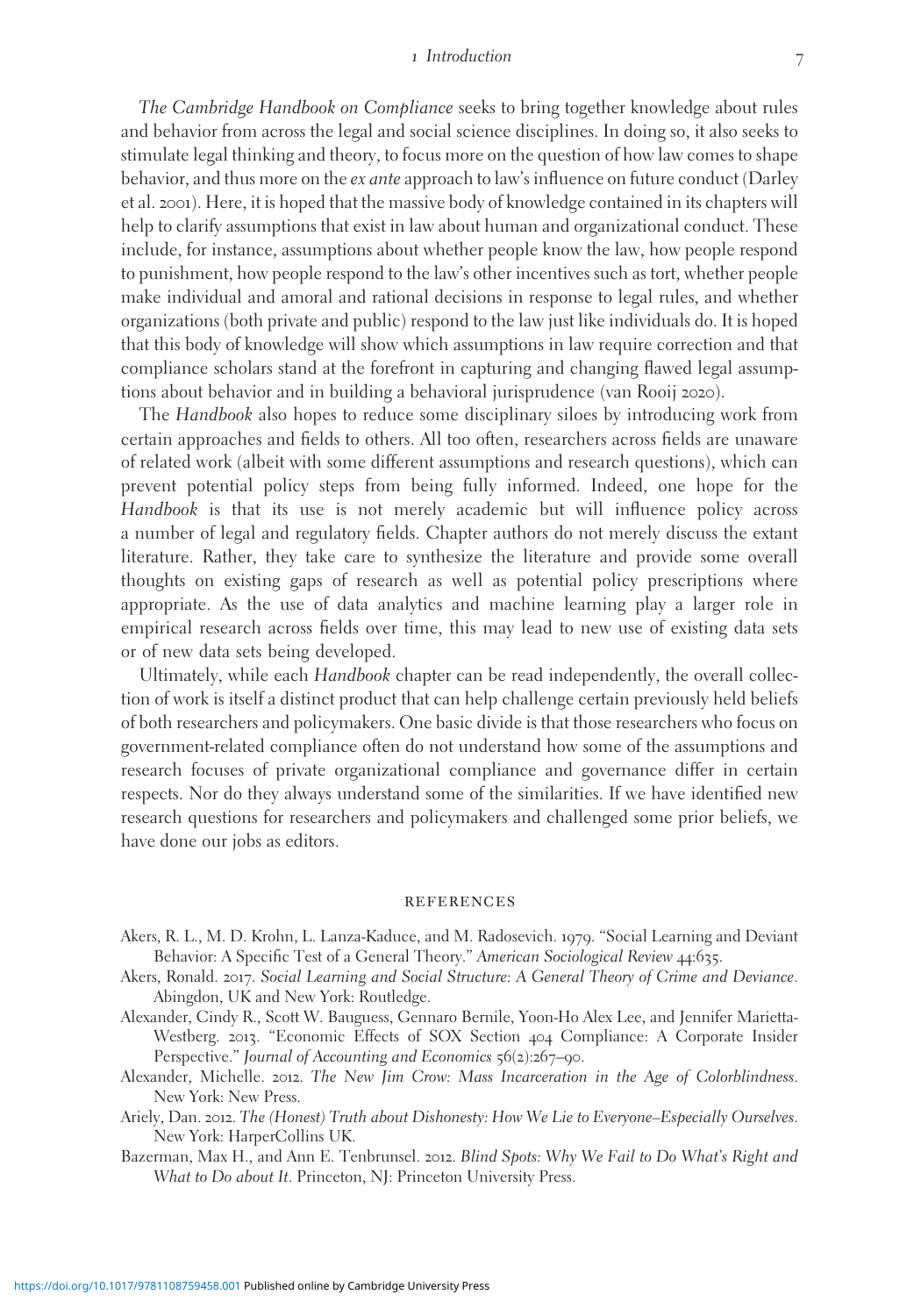- Bachireddy, Chethan, Andrew Joung, Leslie K. John, Francesca Gino, Bradford Tuckfield, Luca Foschini, and Katherine L. Milkman. 2019. "Effect of Different Financial Incentive Structures on Promoting Physical Activity Among Adults: A Randomized Clinical Trial." JAMA Network Open  $2(8):1-13$ .
- Chhaochharia, Vidhi, and Grinstein Yaniv. 2007. "Corporate Governance and Firm Value: The Impact of the 2002 Governance Rules." Journal of Finance, 62 (4):1789–825.
- Cialdini, Robert B. 2007. "Descriptive Social Norms as Underappreciated Sources of Social Control." Psychometrika 72 (2):263-8. doi: 10.1007/s11336-006-1560-6.
- Cialdini, Robert B., and Noah J. Goldstein. 2004. "Social Influence: Compliance and Conformity." Annual Review of Psychology 55:591–621. doi: 10.1146/annurev.psych.55.090902.142015.
- Cialdini, Robert B., Linda J. Demaine, Brad J. Sagarin, Daniel W. Barrett, Kelton Rhoads, and Patricia L. Winter. 2006. "Managing Social Norms for Persuasive Impact." Social Influence 1 (1):3–15.
- Cochran, John K., and Mitchell B. Chamlin. 2000. "Deterrence and Brutalization: The Dual Effects of Executions." Justice Quarterly  $17$  (4):685–706.
- Cochran, John K., Mitchell B. Chamlin, and Mark Seth. 1994. "Deterrence or Brutalization: An Impact Assessment of Oklahoma's Return to Capital Punishment." Criminology 32:107.
- Coglianese, Cary, and David Lazer. 2003. "Management-Based Regulation: Prescribing Private Management to Achieve Public Goals." Law & Society Review 37 (4):691-730.
- Cohen, Jacqueline. 1983. "Incapacitation as a Strategy for Crime Control: Possibilities and Pitfalls." Crime and Justice:1–84.
- Costa, Elisio, Anna Giardini, Magda Savin, Enrica Menditto, Elaine Lehane, Olga Laosa, Sergio Pecorelli, Alessandro Monaco, and Alessandra Marengoni. 2015. "Interventional Tools to Improve Medication Adherence: Review of Literature." Patient Preference and Adherence 9:1303.
- Cullen, Francis T., Cheryl Lero Jonson, and Daniel S. Nagin. 2011. "Prisons Do Not Reduce Recidivism: The High Cost of Ignoring Science." Prison Journal 91 (3 suppl.):48S-65S.
- Darley, John M., Kevin M. Carlsmith, and Paul H. Robinson. 2001. "The ex ante Function of the Criminal Law." Law and Society Review 35 (1):165–90.
- Edelman, Lauren B., and Shauhin A. Talesh. 2011. "To Comply or Not to Comply That Isn't the Question: How Organizations Construct the Meaning of Compliance." In Explaining Compliance: Business Responses to Regulation, edited by Christine Parker and Vibeke Lehmann Nielsen, 103–22. Cheltenham, UK: Edward Elgar.
- Edelman, L. B., S. Petterson, E. Chambliss, and H. S. Erlanger. 1991. "Legal Ambiguity and the Politics of Compliance: Affirmative Action Officers' Dilemma." Law & Policy 13 (1):73–97.
- Elster, Jon. 1989. "Social Norms and Economic Theory." Journal of Economic Perspectives  $3(4):99-117.$
- Erasmus, Vicki, Thea J. Daha, Hans Brug, Jan Hendrik Richardus, Myra D. Behrendt, Margreet C. Vos, and Ed F. van Beeck. 2010. "Systematic Review of Studies on Compliance with Hand Hygiene Guidelines in Hospital Care." Infection Control & Hospital Epidemiology 31 (3):283-94.
- Falk Moore, S. 1973. "Law and Social Change: The Semi-autonomous Social Field as an Appropriate Subject of Study." Law  $\mathfrak{S}$  Society Review  $7(4)$ :719–46.
- Feldman, Yuval. 2018. The Law of Good People: Challenging States' Ability to Regulate Human Behavior. New York: Cambridge University Press.
- Feldman, Yuval, Melissa Rorie, and Benjamin van Rooij. 2019. "Rule-Breaking without Crime: Insights from Behavioral Ethics for the Study of Everyday Deviancy." The Criminologist 44 (2):8–11.
- Fine, Gary Alan, and Kimberly D. Elsbach. 2000. "Ethnography and Experiment in Social Psychological Theory Building: Tactics for Integrating Qualitative Field Data with Quantitative Lab Data." Journal of Experimental Social Psychology 36 (1):51-76.
- Gammon, John, Heulwen Morgan-Samuel, and Dinah Gould. 2008. "A Review of the Evidence for Suboptimal Compliance of Healthcare Practitioners to Standard/Universal Infection Control Precautions." Journal of Clinical Nursing 17 (2):157–67.
- Giddens, Anthony. 1984. The Constitution of Society: Outline of the Theory of Structuration. Berkeley: University of California Press.
- Giddens, Anthony. 1990. The Consequences of Modernity. Stanford, CA: Stanford University Press. Gneezy, Uri, and Aldo Rustichini. 2000. "A Fine Is a Price." Journal of Legal Studies 29 (1):1-17.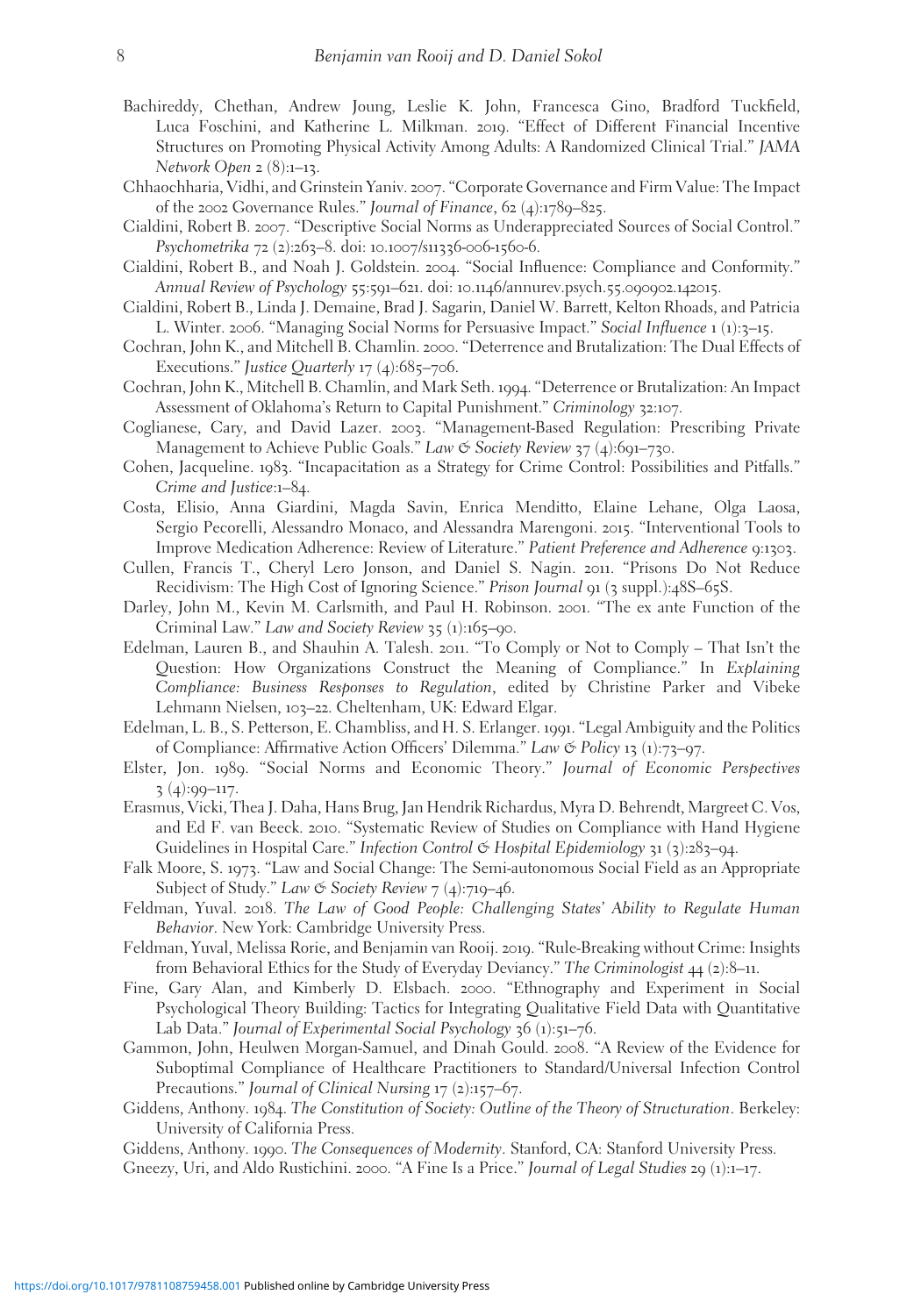- Goldstein, Noah J., Robert B. Cialdini, and Vladas Griskevicius. 2008. "A Room with a Viewpoint: Using Social Norms to Motivate Environmental Conservation in Hotels." Journal of Consumer Research 35:472–82.
- Gray, Garry C., and Susan S. Silbey. 2012. "The Other Side of the Compliance Relationship." In Explaining Compliance: Business Responses to Regulation, edited by Christine Parker and Vibeke Lehmann Nielsen, 123–38. Cheltenham, UK: Edward Elgar.
- Gray, Garry C., and Susan S. Silbey. 2014. "Governing Inside the Organization: Interpreting Regulation and Compliance." American Journal of Sociology 120 (1):96–145.
- Griffiths, John. 2003. "The Social Working of Legal Rules." Journal of Legal Pluralism (48):1–72.
- Gunningham, Neil, Dorothy Thornton, and Robert A. Kagan. 2005. "Motivating Management: Corporate Compliance in Environmental Protection." Law & Policy 27 (2):289–316.
- Iliev, Peter. 2010. "The Effect of SOX Section 404: Costs, Earnings Quality and Stock Prices (August 26, 2009)." Journal of Finance 65 (3):1163–96. [https://ssrn.com/abstract=](https://ssrn.com/abstract=983772)983772 or [http://dx.doi.org/](http://dx.doi.org/10.2139/ssrn.983772)10 .2139/ssrn.[983772](http://dx.doi.org/10.2139/ssrn.983772).
- Jackson, Jonathan, Ben Bradford, Mike Hough, Andy Myhill, Paul Quinton, and Tom R. Tyler. 2012. "Why Do People Comply with the Law? Legitimacy and the Influence of Legal Institutions." British Journal of Criminology 52 (6):1051–71.
- Jin, Jing, Grant Edward Sklar, Vernon Min Sen Oh, and Shu Chuen Li. 2008. "Factors Affecting Therapeutic Compliance: A Review from the Patient's Perspective." Therapeutics and Clinical Risk Management  $4 \frac{1}{269}$ .
- Jolls, Christine, Cass R. Sunstein, and Richard Thaler. 1998. "A Behavioral Approach to Law and Economics." Stanford Law Review:1471–550.
- Kagan, Robert A., and John T. Scholz. 1984. "The 'Criminology of the Corporation' and Regulatory Enforcement Strategies." In Regulatory Enforcement, edited by Keith Hawkins and John M. Thomas, 67–95. Boston: Kluwer-Nijhoff Publishing.
- Kahan, Dan M., and Eric A. Posner. 1999. "Shaming White-Collar Criminals: A Proposal for Reform of the Federal Sentencing Guidelines." Journal of Law and Economics 42 (S1):365-92.
- Kessler, Daniel, and Steven D. Levitt. 1999. "Using Sentence Enhancements to Distinguish between Deterrence and Incapacitation." Journal of Law and Economics 42 (S1):343-64.
- Labrague, L. J., D. M. McEnroe-Petitte, T. Van de Mortel, and A. M. A. Nasirudeen. 2018. "A Systematic Review on Hand Hygiene Knowledge and Compliance in Student Nurses." International Nursing Review 65 (3):336–48.
- Lange, B. 1999. "Compliance Construction in the Context of Environmental Regulation." Social & Legal Studies 8 (4):549–67.
- Lipsey, Mark W., and Francis T. Cullen. 2007. "The Effectiveness of Correctional Rehabilitation: A Review of Systematic Reviews." Annual Review of Law and Social Science 3:297-320.
- Makkai, Toni, and John Braithwaite. 1994. "Reintegrative Shaming and Compliance with Regulatory Standards." Criminology 32 (3):361-85.
- Marvell, Thomas B., and Carlisle E. Moody. 2001. "The Lethal Effects of Three-Strikes Laws." Journal of Legal Studies 30  $(1):89-106$ .
- Memon, Khalida Naz, Nudrat Zeba Shaikh, Rafique Ahmed Soomro, Shazia Rehman Shaikh, and Anza Mansoor Khwaja. 2017. "Non-compliance to Doctors' Advices among Patients Suffering from Various Diseases: Patients Perspectives: A Neglected Issue." Journal of Medicine 18  $(1):10-14.$
- Miles, Thomas J., and Jens Ludwig. 2007. "The Silence of the Lambdas: Deterring Incapacitation Research." Journal of Quantitative Criminology 23 (4):287–301.
- Nagin, Daniel S. 2013. "Deterrence in the Twenty-First Century." Crime and Justice 42 (1):199–263.
- Nagin, Daniel S., and John V. Pepper, eds. 2012. Deterrence and the Death Penalty. Washington, DC: National Academies Press.
- Nagin, Daniel S., and Cody W. Telep. 2017. "Procedural Justice and Legal Compliance." Annual Review of Law and Social Science 13:5–28.
- Nagin, Daniel S., Francis T. Cullen, and Cheryl Lero Jonson. 2009. "Imprisonment and Reoffending." Crime and Justice  $38$  (1):115–200.
- Parker, Christine, and Sharon Gilad. 2011. "Internal Corporate Compliance Management Systems: Structure, Culture and Agency." In Explaining Compliance: Business Responses to Regulation,